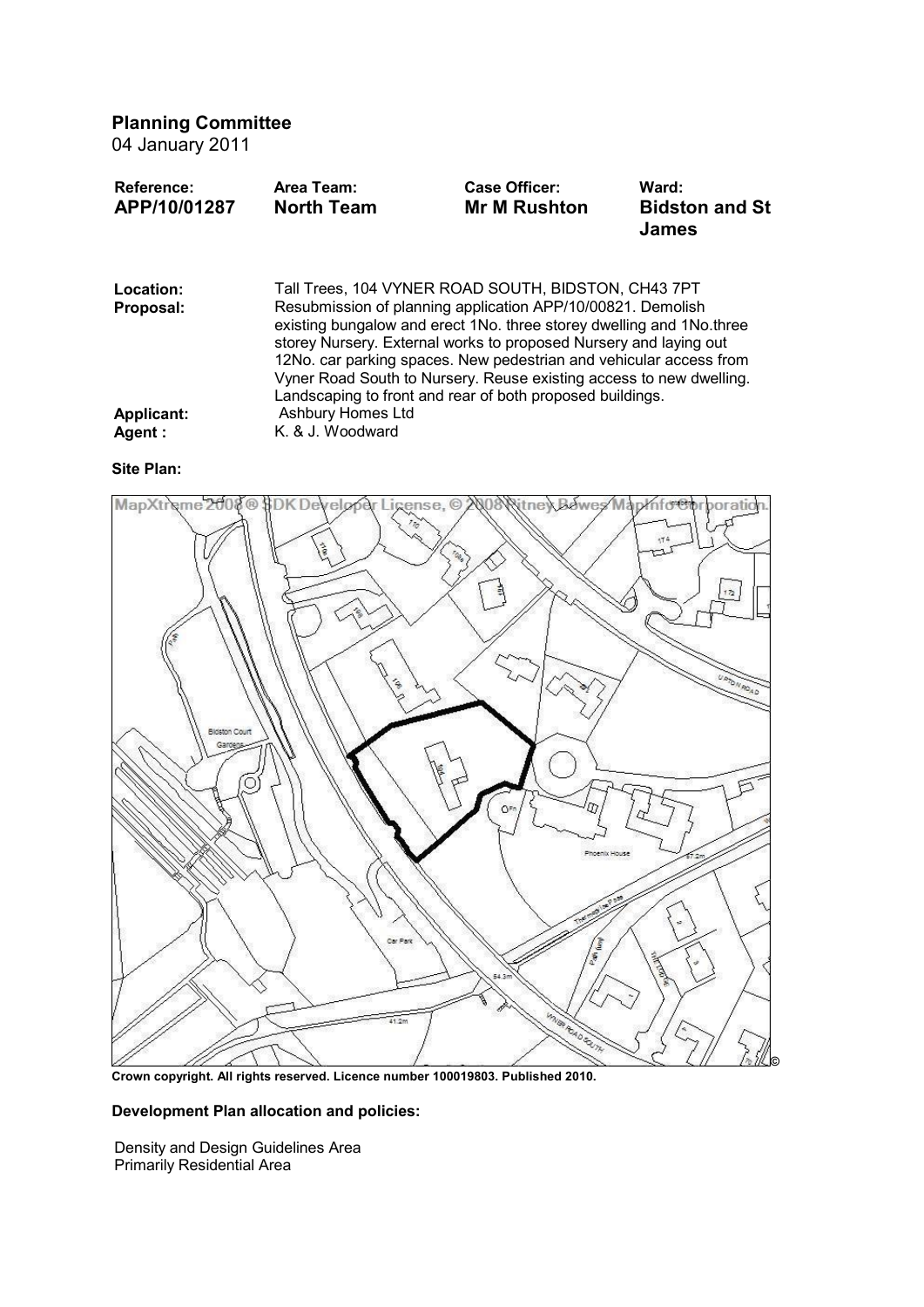# **Planning History:**

APP/94/05007 - Single storey side extension - approved 04/02/1994

APP/95/05346 - Singel storey extension to front - approved 18/04/1995

APP/85/05970 - Erection of attached garage - approved 18/07/1985

APP/79/14081 - Erection of double garage - approved 06/12/1979

APP/07/07566 - Demolition of existing dwelling and erection of replacement dwelling - approved 19/03/2008

APP/10/00821 - Demolish existing bungalow and erect 1 no. three storey dwelling and 1 no. three storey nursery - withdrawn 21/09/10

#### **Summary Of Representations and Consultations Received:**

### **REPRESENTATIONS**

A total of six letters of notification were sent to surrounding properties and a site notice was displayed on Vyner Road South. At the time of writing this report a total of 4 letters of objection have been received citing the following concerns:

- Three storey buildings are out of character to other properties;
- · No.187 and 189 Upton Road will be overshadowed
- · Nursery numbers too high leading to unacceptable noise levels from playground 6 days a week
- Car parking noise
- Visually obtrusive feature by reason of scale, position and design
- · Noise and nuisance to the whole neighourhood
- · Overdevelopment, and detrimental change in character

#### **CONSULTATIONS**

The Director of Technical Services, Traffic Management: No objection, subject to conditions The Director of Technical Services, Tree Protection: No objection

The Director of Law, HR and Asset Management: No objection

Merseyside Cycling Campaign: welcomes the inclusion of staff cycle parking within the resubmitted scheme, though concerned at the lack of real detail of this element. No sign of visitor cycle parking either. Suggest that these elements are secured through a suitably worded planning condition.

#### **Director's Comments:**

### **REASON FOR REFERRAL TO PLANNING COMMITTEE**

The application is a major application (floorspace in excess of 1000 square metres).

#### **INTRODUCTION**

The application proposes the demolition of the existing bungalow and erection of a three-storey dwelling and a three-storey nursery. The application is a resubmission of application APP/10/00821, which was withdrawn by the applicant prior to determination. It is indicated that the nursery would provide places for 90 children aged 0-5years, 60 children being catered for by a pre-school and after-school care facility.

# **PRINCIPLE OF DEVELOPMENT**

Applications for replacement dwellings and nurseries in Primarily Residential Areas are acceptable in principle under policies HS4: Criteria for Housing Development, HS15: Non-Residential Development in Primarily Residential Areas, and HS12: Pre-School Day Care.

### **SITE AND SURROUNDINGS**

The existing site comprises a detached brick bungalow. The bungalow is a wide, low structure, covering a significant part of the width of the large plot. The dwelling is set on a gradient with the land rising to the rear of the plot, extensive gardens surround the dwelling, and there is mature vegetation to the side and rear boundaries. The front boundary of the site along Vyner Road South is well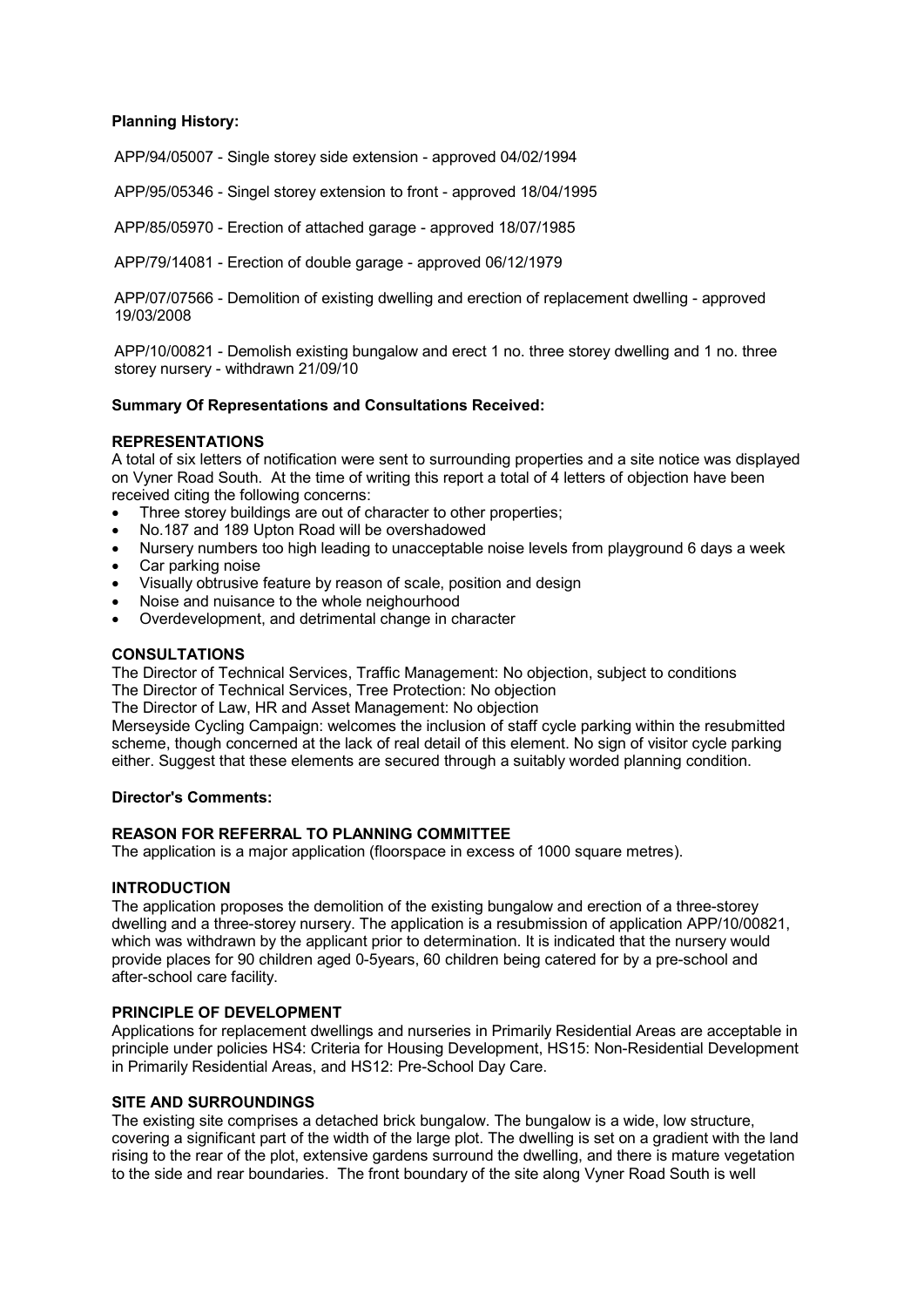screened - there is a 0.5m high sandstone wall, a 2m high hedge, a series of tall trees and an additional 2m high wooden fence and trellis set back from the highway. The area is characterised by large, well spaced properties of mixed design. Most dwellings in the area are substantially screened from the street scene to the front. Vyner Road South is wide with no parking restrictions. To the west, the neighbouring propoerty "The Pines" is a two-storey dormer building which has been significantly extended and is in use as a care home. There are residential properties to the rear. To the west is "Pheonix House", a C2 use within a large detached building set in considerable landscaped grounds.

#### **POLICY CONTEXT**

The plot is allocated as a Primarily Residential Area within the adopted Unitary Development Plan, therefore residential development is acceptable in principle subject to the provisions of Policy HS4: Criteria for New Housing Development. One-for-one replacement housing would not conflict with the Interim Planning Policy for New Housing Development.

Policy HS15: Non Residential Uses in Primarily Residential Areas states any development within a Primarily Residential Area must be of a scale that is appropriate to surrounding development, will not result in a detrimental change in the character of the area and will not cause nuisance to neighbouring uses, particularly in respect of noise and disturbance, on street parking and deliveries by vehicle.

Policy HS12: Pre-School Day Care is specific to proposals for a change of use of existing buildings for pre-school day care facilities. Whilst not directly relevent to the new-build proposal here, the criteria have been considered, along with associated SPG12: Pre-School Day Care Facilities. The policy outlines that changes of use will be permitted subject to ensuring the privacy of neighbouring residents, any outdoor play areas defined by a 2m high screen fence/wall, satisfactory vehicular access and reasonable provision for setting down and picking up children and, noise insulation being provided where appropriate.

SPD4 Parking Standards states the maximum allowance of car parking for day nurseries should be 1 space per 2 staff plus 1 dropping off/picking up space per 6 children attending the premises.

#### **APPEARANCE AND AMENITY ISSUES**

A planning application for a three-storey dwelling was approved in March 2008 (reference APP/07/07566), and this premission can be implemented until March 2011. As such this extant permission is a material consideration. The location of the replacement dwelling has been amended, its scale has been reduced and it is considered that the proposed design improves on that previously consented. The scale of the proposed dwelling is acceptable - Vyner Road South is characterised by substantial properties, some of which are modern in design, and the dwelling would retains an ample plot measuring 27m along the front boundary, which provides good spacing and is consistant with the spacings along Vyner Road South. The scale of the proposal is not considered to overdominate surrounding properties, form a visually obtrusive feature, or appear out of scale or character. A generous amount of amenity space is retained, approximetly 228 square metres forward of the property and 225 square metres to the rear.

Planning applications for pre-school day care raise issues of amenity and highway safety. The applicant has requested permission for the care of 90 children aged 0-5years, 60 children for pre and after school care. The Director of Regeneration, Law, HR and Asset Management has raised no objection to the proposal or requested additional noise insultation beyond that which would be provided through Building Regulations approval. A condition restricting child numbers and hours of opening is considered reasonable and necessary. There is a large rear garden which would be retained, surrounded by boundary treatment 2m in height in accordance with policy HS12.

The building is modern in design, but Vyner Road is of mixed housing age and design. The building is set back 22m from the highway and the existing mature hedge and tree screening softens the impact of the building. A number of amendments have been made to the nursery design proposed in withdrawn application APP/10/00821, notably reducing the ridge height of the building by 1m; breaking up the front elevation vertically; lowering the eaves height to incorporate second floor windows as 'dormer' elements.

### **SEPARATION DISTANCES**

The proposed buildings are two-storey to the rear elevation due to the rise natural land gradient.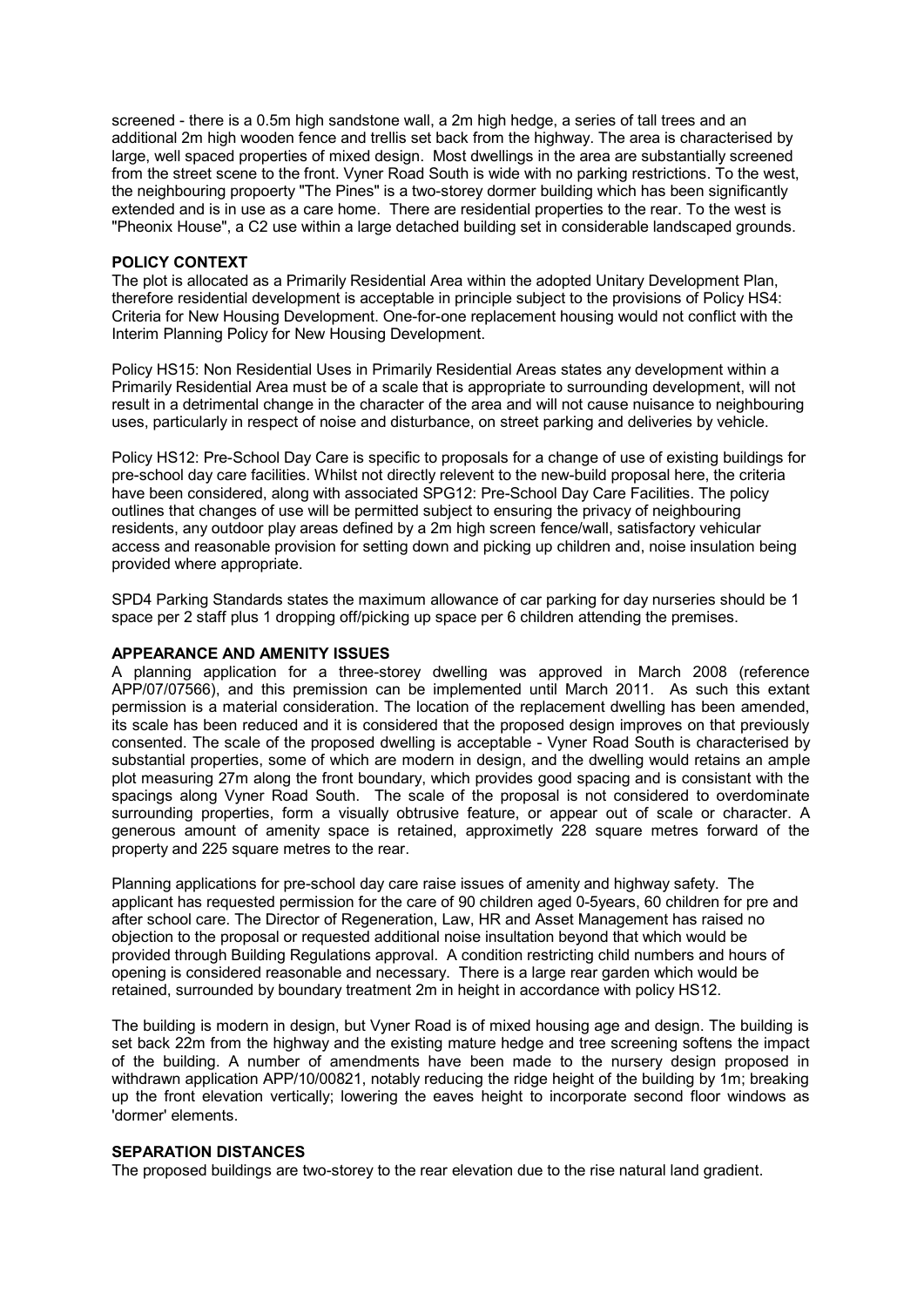No.187 and 189 are raised above the proposal and measure 32m away at the nearest point. As such the separation distances are considered acceptable and to meet those normally required by the Council's adopted planning policies.

# **HIGHWAY/TRAFFIC IMPLICATIONS**

Nurseries raise two particular issues; provision for dropping off and collecting children, and the provision of parking (and cycle parking) for staff and visitors. The dropping off of children at a nursey premises would take place within the adopted highway, Vyner Road South. This road is relatively low trafficked and existing parking very limited at present due to the nature of the land uses there. The road is also wide enough to accomodate parking to each side, and for nursery uses the peak flow is generally spread over a greater period, which further reduces its impact. As such, it is not considered that the application raises traffic or highway safety reasons why the development should not proceed. It is accepted that the proposal may result in an increase of parking on Vyner Road South, which does not have waiting restrictions.

# **ENVIRONMENTAL/SUSTAINABILITY ISSUES**

There are no environmental/sustainability issues relating to these proposals.

# **HEALTH ISSUES**

There are no health implications relating to this application.

# **CONCLUSION**

The proposal is considered acceptable due to the lack of significant impacts to the amenities of neighbours by virtue of noise and nuisance, and the absence of harm to the streetscene or character of the local area. The proposal does not result in loss of privacy, daylight or sunlight to neighbouring properties. The proposal complies with Council policies HS4, HS12 and HS15 of the adopted Wirral Unitary Development Plan.

### **Summary of Decision:**

Having regards to the individual merits of this application the decision to grant Planning Permission has been taken having regards to the relevant Policies and Proposals in the Wirral Unitary Development Plan (Adopted February 2000) and all relevant material considerations including national and regional policy advice. In reaching this decision the Local Planning Authority has considered the following:-

The proposal is considered acceptable due to the lack of significant impacts to the amenities of neighbours by virtue of noise and nuisance, and the absence of harm to the streetscene or character of the local area. The proposal does not result in loss of privacy, daylight or sunlight to neighbouring properties. The proposal complies with policies HS4, HS12 and HS15 of the adopted Wirral Unitary Development Plan.

#### **Recommended Decision: Approve**

# **Recommended Conditions and Reasons:**

1. The development hereby permitted shall be commenced before the expiration of three years from the date of this permission.

*Reason:* To comply with Section 91 (as amended) of the Town and Country Planning Act 1990.

2. Before any construction commences, samples of the facing, roofing and window materials to be used in the external construction of this development shall be submitted to and approved in writing by the Local Planning Authority. The approved materials shall then be used in the construction of the development.

*Reason*: To ensure a satisfactory appearance to the development in the interests of visual amenity and to comply with Policies HS15 and HS4 of the Wirral Unitary Development Plan.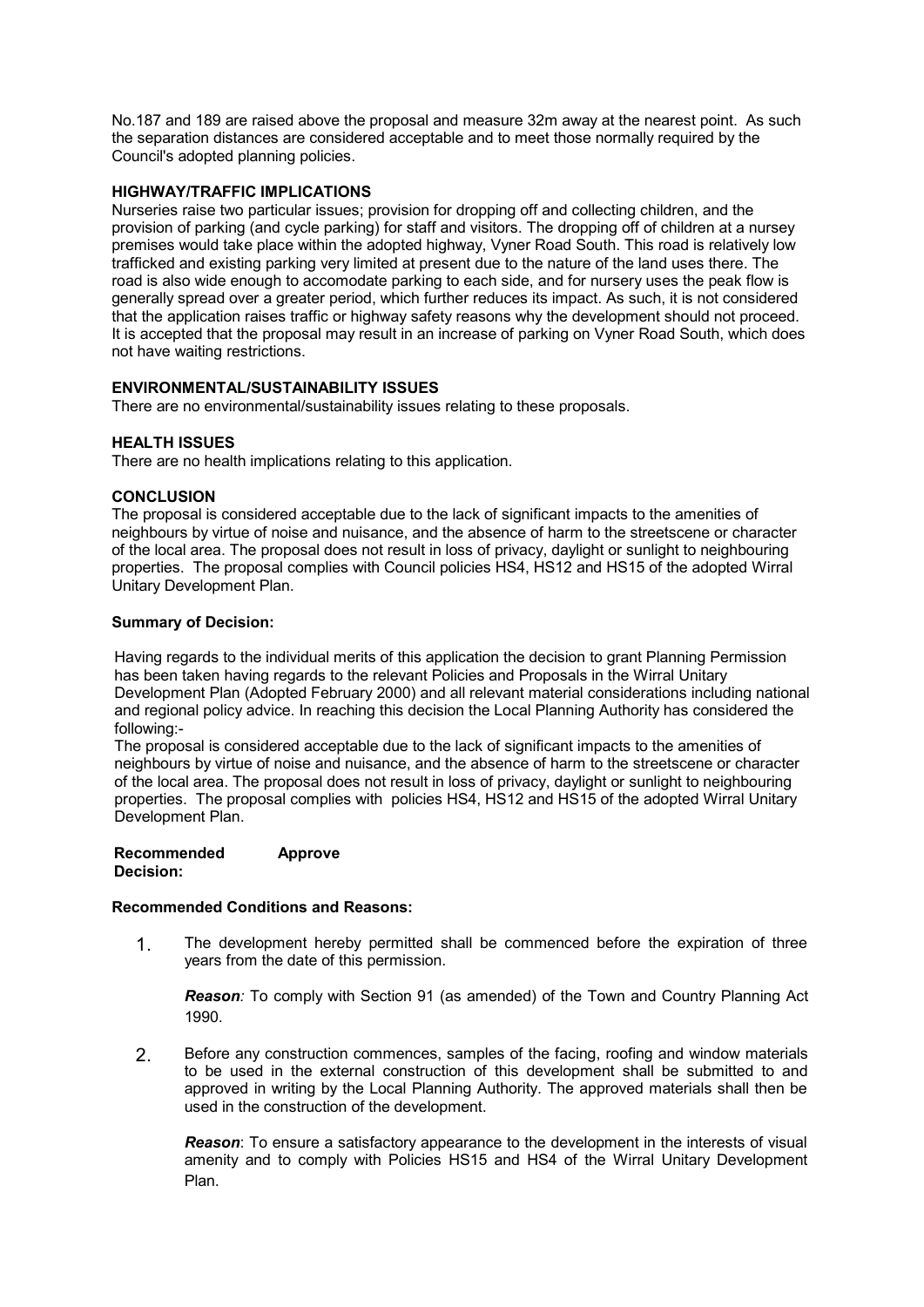3. Prior to the commencement of development, details of the proposed vehicular and pedestrian access including shall be submitted to and agreed in writing with the Local Planning Authority. The development shall be implemented in accordance with the approved details prior to the commencement of development, and retained as such thereafter.

*Reason:* In the interests of highway and pedestrian safety, having regard to UDP Policy TR9.

4. The undeveloped land within the curtilage of the site shall be suitably landscaped in accordance with the details shown in drawing reference AH/TT/2 Rev A 'Proposed Planting' during the first available planting season following completion of the development hereby approved. Any trees and shrubs planted in accordance with the landscaping scheme which, within 5 years of planting are removed, dying, seriously damaged or become diseased shall be replaced by trees and shrubs of similar species during the next available planting season.

*Reason:* To ensure a satisfactory standard of appearance and to ensure that the proposed development enhances the visual amenity of the locality.

5. Within 6 months of the first use of the development hereby permitted, space and facilities for cycle parking of a type and in a location previously submitted to and agreed in writing by the Local Planning Authority shall be provided and these facilities shall be permanently retained thereafter.

*Reason*: In the interests of highway safety and to accord with UDP Policy TR12.

6. Prior to the commencement of demolition/construction the trees to be retained on the site shall be protected by heras fencing in accordance with the details shown in drawing number 4517-1 Rev H 'Proposed Site Plan'. The fencing to be removed only when the development (including pipelines and other underground works) has been completed; the enclosed areas shall at all times be kept clear of excavated soil, materials, contractors' plant and machinery. The existing soil levels under tree canopies shall not be altered at any time.

*Reason:* To ensure that the trees are not damaged during the period of construction, as they represent an important visual amenity which the Local Planning Authority considers should be substantially maintained and kept in good condition, in accordance with UDP Policies GR5 and GR7.

7. The nursery development hereby permitted shall be closed between the hours 20.00 and 07.30 Mondays to Fridays, between the hours of 17.00 and 07.30 on Saturdays, and at all times on Sundays and Bank Holidays.

*Reason:* In the interests of the amenities of surrounding land owners.

8. Within 6 months of the first use of the nursery development hereby granted permission a full Travel Plan shall be submitted to and approved in writing by the Local Planning Authority. The provisions of the full Travel Plan shall be implemented and operated in accordance with the timetable contained therein for as long as the development is occupied and shall not be varied other than through agreement with the local planning authority. For the avoidance of doubt, such a plan shall include:

·Access to the site by staff

·Information on existing transport services to the site and staff travel patterns; ·Travel Plan principles including measures to promote and facilitate more sustainable transport;

·Realistic targets for modal shift or split;

·Identification of a Travel Plan co-ordinator and the establishment of a travel plan steering